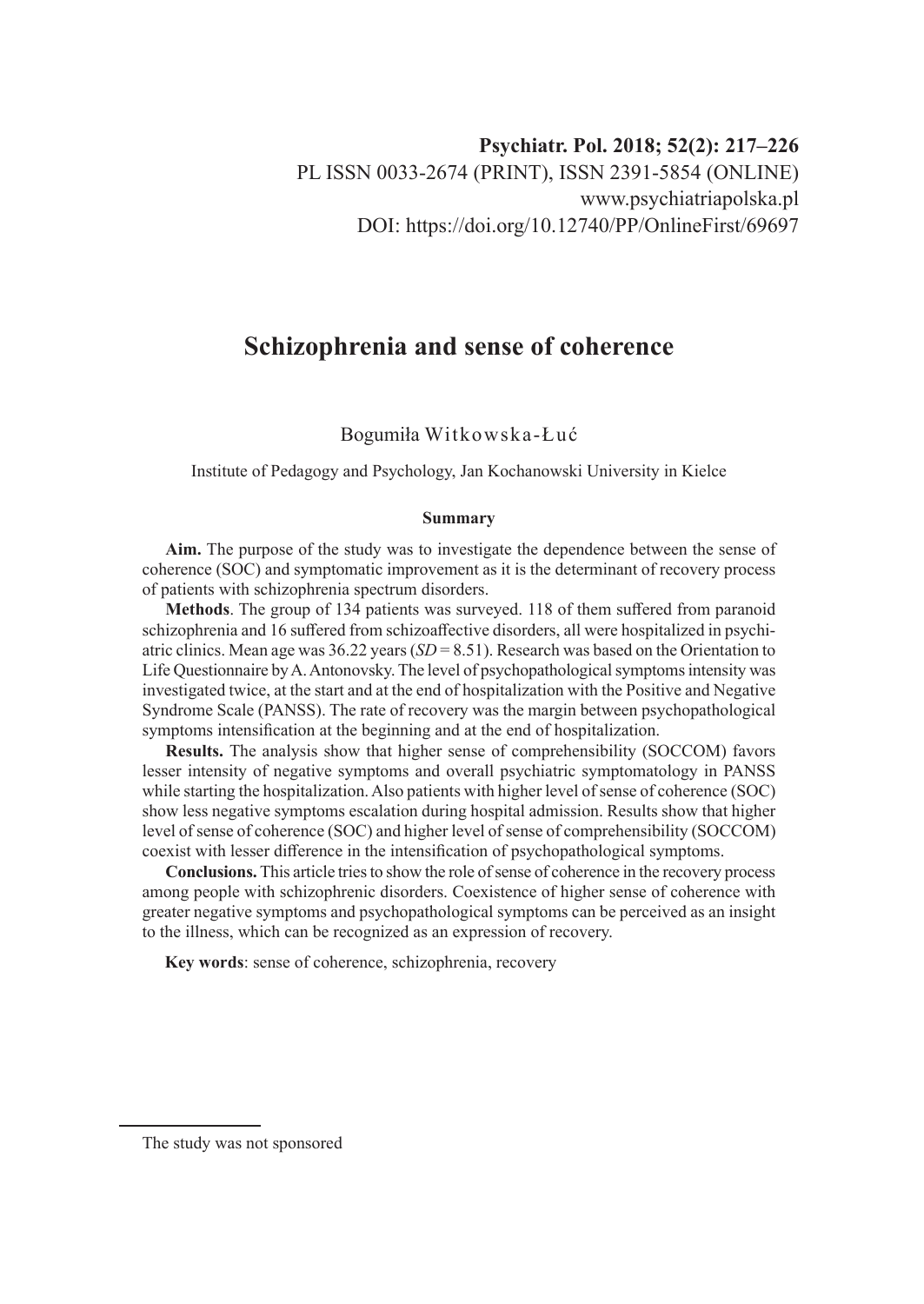## **Introduction**

Despite new developments in research of schizophrenia it is still impossible to precisely determine the factors influencing the recovery of an individual patient. Identifying variables that determine the recovery of patients diagnosed with schizophrenia spectrum disorders is one of the most important challenges of modern psychiatry.

Antonovsky [1] in the proposed salutogenetic approach to the problem of health and disease has concentrated on the recovery process. His attention was focused on the search for factors that contribute to health of an individual, unlike the biomedical model, in which prevention is based on elimination of factors deemed as pathogenic. The salutogenesis theory recognizes health in a broader context than the pathogenic approach. Health is understood not as a dichotomous variable, but as a continuum. Thus, it becomes possible to search for the factors that make a person move towards a healthier condition. Antonovsky [1, 2] pointed to a sense of coherence (SOC) as a key component of health. Strengthening the sense of coherence and coping is conducive to recovery.

Antonovsky [2] defined SOC as a global orientation that expresses the extent to which one has a pervasive, enduring, though dynamic, feeling of confidence that: (1) stimuli deriving from one's internal and external environments in the course of living are structured, predictable, and explicable; (2) the resources are available to one to offset the demands posed by these stimuli; (3) these demands are challenges worthy of investment and engagement. The author identified three components of the sense of coherence (SOC): (1) a sense of comprehensibility with most cognitive nature; (2) a sense of manageability with a dominant aspect of taking action and a conviction of being able to cope with difficulties; and (3) a sense of meaningfulness associated with making sense of experiences and undertaking challenges. Sense of coherence is considered as a health-promoting factor that plays a beneficial role in coping with stress in various diseases.

Undoubtedly, a person suffering from schizophrenia spectrum disorders may experience high levels of stress associated with relapse of illness, the build-up of psychopathological symptoms, and the need of further hospitalization. Higher sense of coherence, according to the author of salutogenesis, protects people from the onset of disorders and, if they emerge, aids in accelerating the recovery of health. As a certain kind of a continuation phase of the illness, the recovery process in schizophrenia is a concept that is currently of interest in the salutogenetic research. Recovery after the experience of a mental illness is a long-term process. It often takes several years for a person diagnosed with schizophrenia to slowly regain the ability to function independently, rebuild family relations, return to fulfilling their professional roles and function in a society. People who have suffered from schizophrenia can regain health and live a satisfying life despite the limitations caused by the illness [3, 4].

Antonovsky's concept based on sense of coherence has been verified in several studies [e.g., 5–10]. In reviewing the literature, Feigin and Sapir [11] found that the concept of SOC has a broad theoretical base and pointed to the growing number of empirical evidence justifying the usefulness of this concept.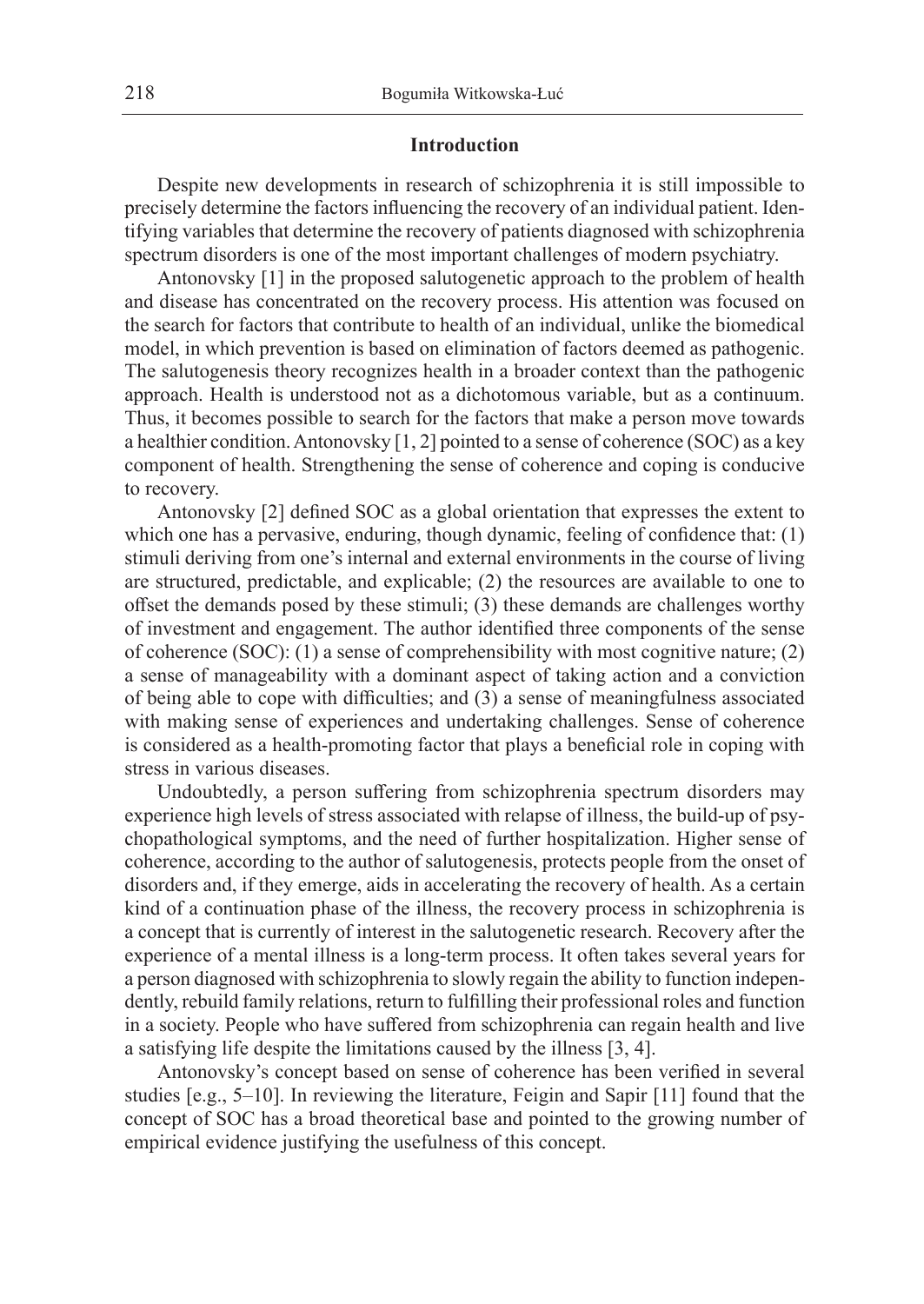Sense of coherence was also evaluated in the population of persons with mental disorders. Research results indicate SOC as a good predictor of quality of life in patients treated for schizophrenia [12, 13]. A trend toward a relationship of higher performance in the SOC with lower results in the PANSS was also noted [13]. Previously conducted studies on a population of Swedish patients diagnosed with schizophrenia or schizoaffective disorder similarly indicated a negative relationship of SOC with severity of psychopathological symptoms [14]. There were no differences in SOC between patients who differed in duration of illness, level of psychosocial functioning, age, monthly income, employment and marital status. The sense of coherence has been verified in many empirical studies as a variable conducive to better health [15–18].

Researchers from Norway [19] reiterate the importance of therapy based on the theory of salutogenesis in the recovery process of people with all kinds of mental disorders. Emphasis was placed on the strengthening of resources in dealing with mental health crises. Griffiths et al. [20] conducted interesting research using a qualitative approach (without using the Orientation to Life Questionnaire) to the theory of salutogenesis. It turned out that in the group of persons with mental disorders the strength of sense of coherence may indicate a general adaptability of a person, but it is not always an effective measure with regard to coping with specific problems of everyday life.

It is also worth noting the findings of research on the relationship between the sense of coherence and different styles of coping with stress in a group of parents of adult children diagnosed with schizophrenia [21]. The results indicated that the sense of coherence in these parents correlates positively with task-oriented coping. Parents characterized by a lower sense of coherence used emotion-oriented and avoidance coping styles more often. Interesting studies also analyzed the relationship between the components of the sense of coherence and strategies of coping with stress among siblings of people suffering from schizophrenia [22]. Statistically significant and positive correlations were observed between the sense of comprehensibility of one's own actions and such stress-coping strategies as self-control and mobilization to take action. On the other hand, a negative correlation was found for the strategy of disorganization and self-aggression, self-guilt, disengagement and passivity. A study of Taiwanese families revealed that a lower sense of coherence was related with a higher sense of burden in women taking care of patients with schizophrenia who stayed in outpatient psychiatric clinics. Siblings reported a lower sense of burden in taking care of a sick brother or sister in comparison with their parents. The results revealed a significant correlation between the sense of coherence and hardiness. The authors stressed the importance of the sense of coherence and family hardiness in families with a person diagnosed with schizophrenia [23].

The aim of this study was to investigate the relationship between the level of the sense of coherence and the symptomatic improvement in patients with schizophrenia spectrum disorders. The reduction of psychopathological symptoms on the PANSS was an important indicator of the recovery of individuals hospitalized due to schizophrenia spectrum disorders.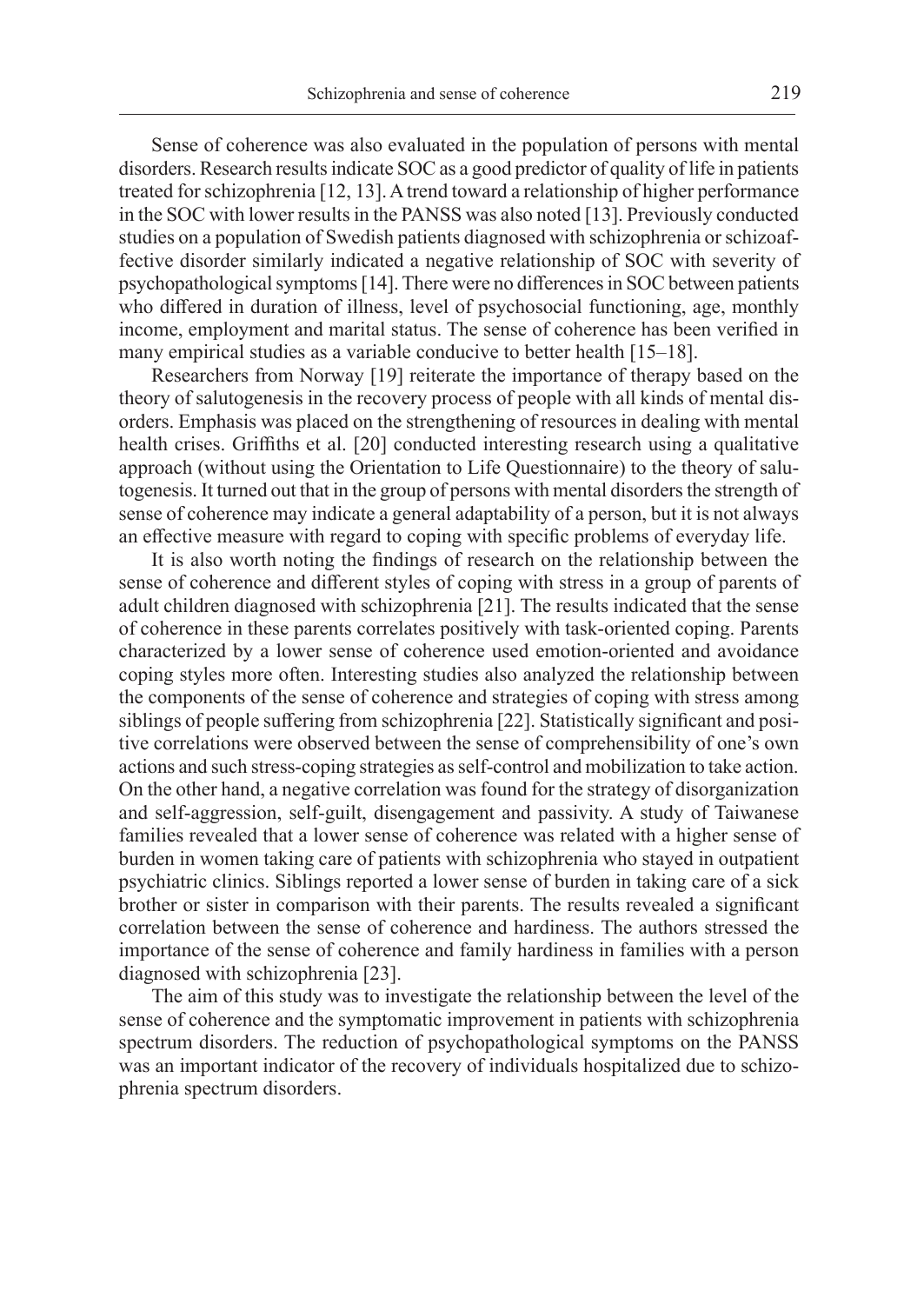### **Methods**

## Study group

The study involved 134 patients hospitalized due to paranoid schizophrenia (118 persons) or schizoaffective disorder (16 persons). Groups of women and men were equinumerous (each group consisted of 67 people).

The selection criteria for the groups were as follows: 1) diagnosis of schizophrenia or schizoaffective psychosis according to the ICD-10 criteria; 2) at least third hospitalization (greater diagnostic confidence in confirming schizophrenic disorders than, for example, during the first stay in hospital) but not more than tenth hospitalization (to exclude patients with residual schizophrenia); 3) logical verbal contact during the filling of psychological tests; 4) lack of dependence on alcohol or drugs; 5) lack of clear damage to the central nervous system.

The research has been carried out among Polish patients in several hospitals and psychiatric clinics. All patients included in the study were treated with antipsychotic medication (typical  $[N = 28; 20.9\%]$ , atypical  $[N = 57; 42.54\%]$ , typical and atypical  $[N = 49; 36.57\%]$ ). Patients completed the SOC-29 scale once during a significant symptomatic improvement: in the final stage of hospitalization, in the last three days prior to the discharge. Clinical psychologists evaluated the mental state of a patient using the PANSS twice: in the first 2 days after admission and on the day of discharge from the hospital. The scheme of an individual examination by a clinical psychologist for each patient was the same. Patients who were included in the project were asked to consent to participate in the study after being previously informed about the procedure, the scientific aim and its anonymous character, as well as the possibility to withdraw consent at any stage. This study is a part of a larger project.

This research project has obtained the approval of the Bioethics Committee of the Faculty of Health Sciences at Jan Kochanowski University in Kielce. Sociodemographic data of the sample group is presented in Table 1.

| Variables      | $N = 134$    |
|----------------|--------------|
| Age            |              |
| M (SD)         | 36.22 (8.51) |
| Sex            |              |
| Male           | 67 (50%)     |
| Female         | 67 (50%)     |
| Marital status |              |
| Single         | 113 (84.23%) |
| Married        | 21 (15.67%)  |

Table 1. **Sociodemographic data of the sample**

*table continued on the next page*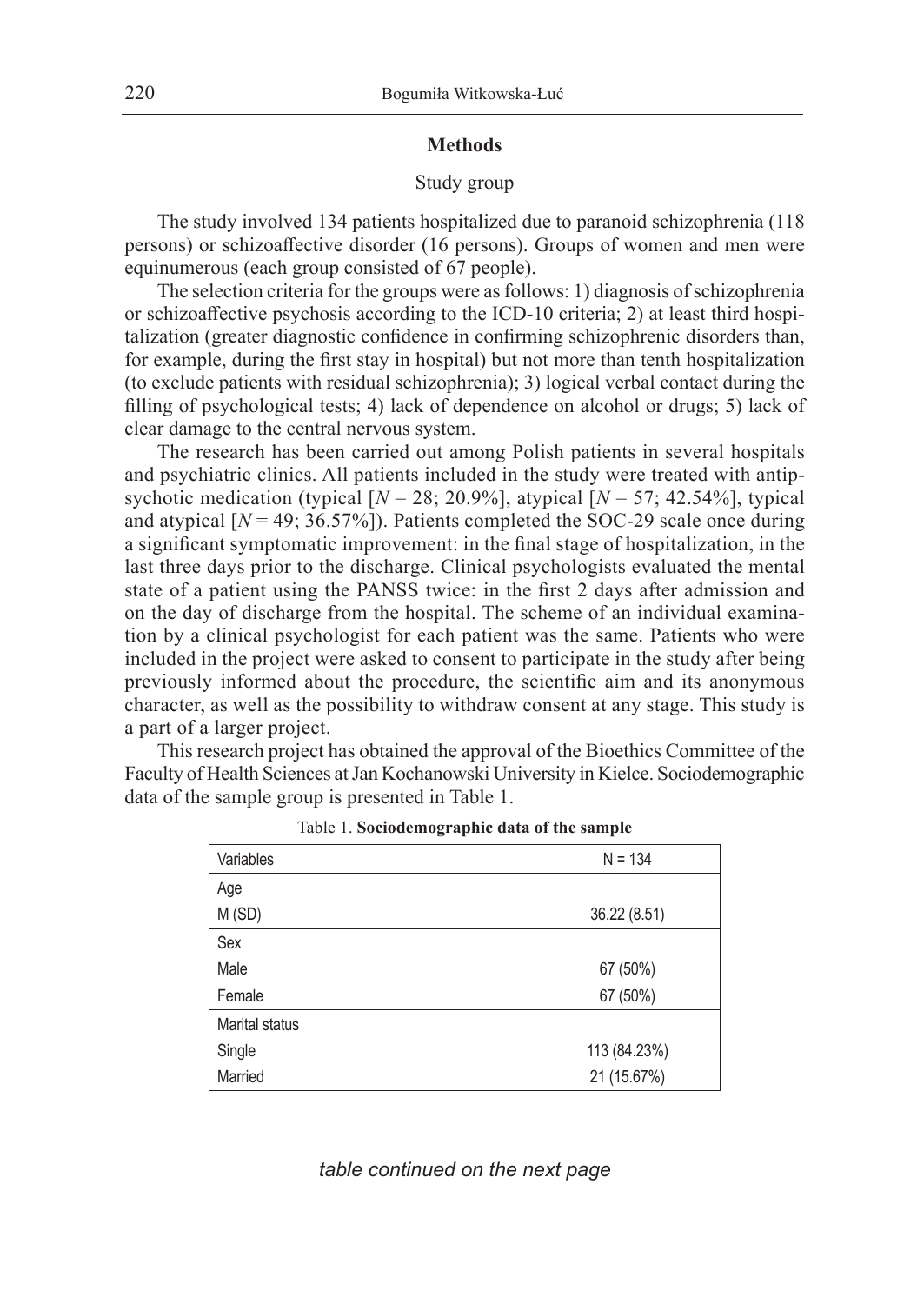| Level of education                             |               |
|------------------------------------------------|---------------|
| Primary school                                 | 38 (28.36%)   |
| Secondary school                               | 71 (52.99%)   |
| Higher education                               | 25 (18.66%)   |
| Source of income                               |               |
| Employed                                       | 21 (15.67%)   |
| Disability benefits (pension)                  | 82 (61.19%)   |
| Benefits (from Urban Social Assistance Center) | 8(5.97%)      |
| Other                                          | 23 (17.16%)   |
| Diagnosis                                      |               |
| Paranoid Schizophrenia                         | 118 (88.06%)  |
| Schizoaffective Psychosis                      | 16 (11.94%)   |
| Living conditions                              |               |
| Single                                         | 24 (17.91%)   |
| Together with one's own family                 | 21 (15.67%)   |
| Together with parents                          | 76 (56.72%)   |
| Together with cohabitant                       | 2(1.49%)      |
| Other                                          | 11 (8.21%)    |
| Length of illness                              |               |
| in years M (SD)                                | 11.65 (7.38)  |
| Number of hospitalization                      |               |
| days M (SD)                                    | 53.83 (33.67) |

 $M$  = mean;  $SD$  = standard deviation

## Instruments

- 1. The Sense of Coherence Scale (SOC-29), developed by Antonovsky, was used to assess the level of the sense of coherence. The Polish adaptation of the scale was applied in the research, which was done in the Department of Work Psychology at the Institute of Occupational Medicine in Lodz and subject to psychometric assessment, where it obtained satisfactory indicators of reliability and stability [24]. The questionnaire consists of 29 items (total score ranging from 29 to 201). It shows the scoring of the level of coherence and of its constituent dimensions: comprehensibility, manageability, and meaningfulness. A high score on the SOC indicates a strong sense of coherence.
- 2. The Positive and Negative Syndrome Scale (PANSS), developed by S.R. Kay, L.A. Opler and A. Fiszbein [25], was used to assess the mental state of patients. The PANSS contains 30 items (total score ranging from 30 to 210). This tool enables the clinician to evaluate the positive and negative symptoms as well as general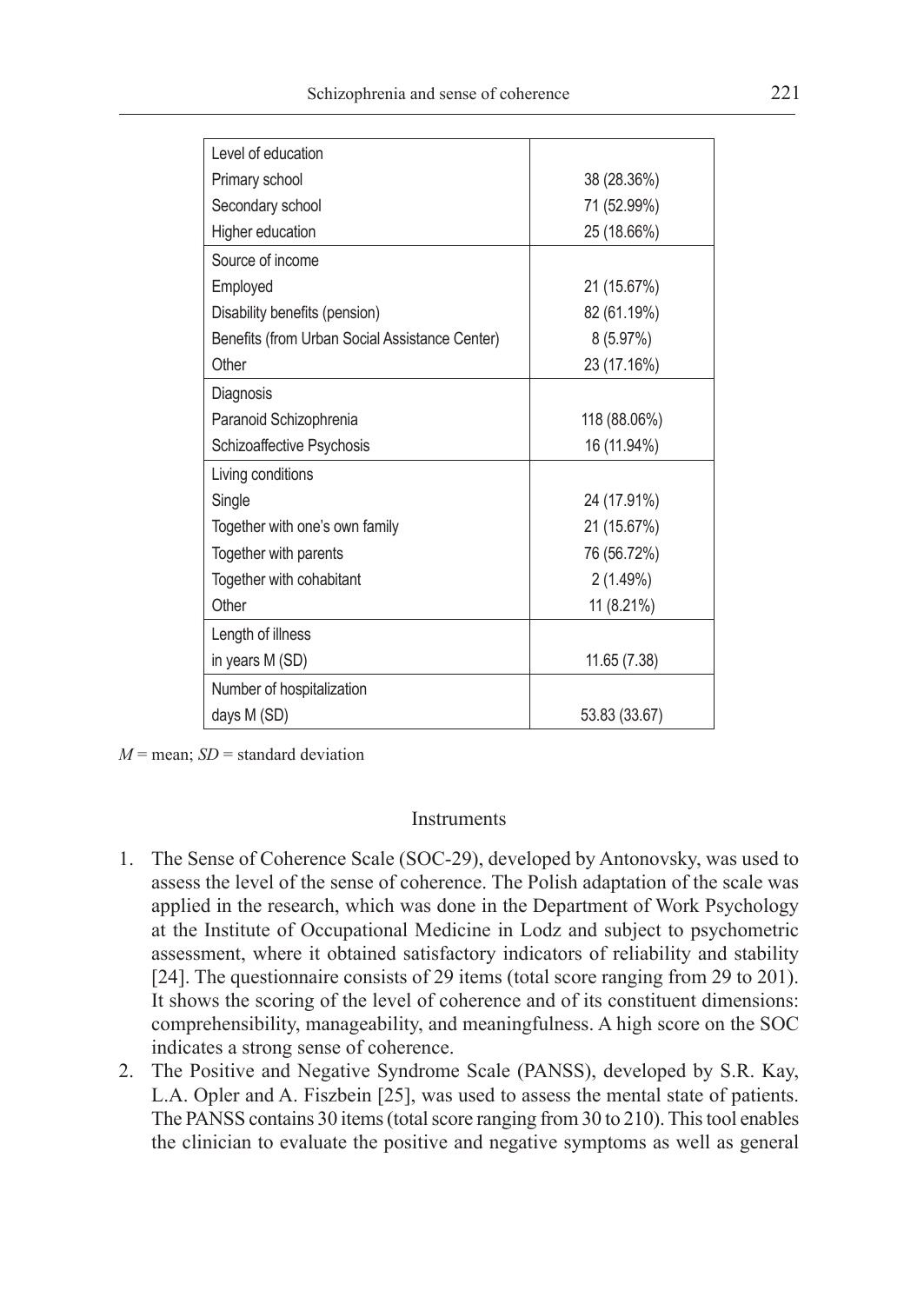psychiatric symptomatology and allows an overall score to be calculated. High scores are an indicator of the level of severity of psychopathological symptoms. The PANSS results below 60 points indicate symptomatic improvement. Scores over 60 points indicate an aggravation of schizophrenia spectrum disorders [26].

#### Statistical Analyses

The results were calculated and analyzed using the statistical package IBM SPSS 21 (IBM Corp. Released 2012. *IBM SPSS Statistics for Windows, Version 21.0.* Armonk, NY: IBM Corp). Pearson's *r* correlation was applied.

### **Results**

In this study, a group of 134 patients was assessed with the SOC and the PANSS. Table 2 shows the correlation between the three dimensions of coherence (a sense of comprehensibility, a sense of manageability, a sense of meaningfulness), a general sense of coherence and the dimensions of the PANSS in the initial and final period of hospitalization of the studied patients.

|               | $\Omega$<br>1PANSS | z<br>1PANSS | ৩<br>1PANSS | ⊢<br>1PANSS | ௳<br>2PANSS | z<br>2PANSS | ↺<br>2PANSS | ⊢<br>2PANSS | ௨<br>$\overline{c}$<br>ă₹ | z<br>5-<br>洁 | ৩<br>Diff 1-2 | $\vdash$<br>$\sim$<br>Diff 1 |
|---------------|--------------------|-------------|-------------|-------------|-------------|-------------|-------------|-------------|---------------------------|--------------|---------------|------------------------------|
| <b>SOCCOM</b> | $-0.03$            | $-0.17*$    | $-0.19*$    | $-0.17$     | 0.14        | 0.09        | 0.10        | 0.12        | $-0.15$                   | $-0.23**$    | $-0.28**$     | $-0.24***$                   |
| <b>SOCMAN</b> | 0.02               | $-0.14$     | $-0.05$     | $-0.07$     | 0.11        | 0.00        | 0.09        | 0.08        | $-0.08$                   | $-0.13$      | $-0.13$       | $-0.12$                      |
| <b>SOCMEA</b> | 0.01               | $-0.17$     | $-0.06$     | $-0.09$     | 0.12        | $-0.01$     | 0.10        | 0.08        | $-0.09$                   | $-0.16$      | $-0.14$       | $-0.14$                      |
| <b>SOC</b>    | 0.00               | $-0.18*$    | $-0.11$     | $-0.12$     | 0.14        | 0.03        | 0.11        | 0.10        | $-0.12$                   | $-0.19*$     | $-0.21*$      | $-0.19*$                     |

Table 2. **Correlations between psychopathological symptoms (PANSS) and the sense of coherence (SOC-29)**

\* *p* < 0.05; \*\* *p* < 0.01; PANSS P – positive symptoms; PANSS N – negative symptoms; PANSS G – general psychopathological symptoms; PANSST – total score; SOCCOM – sense of comprehensibility; SOCMAN – sense of manageability; SOCMEA – sense of meaningfulness; SOC – total SOC score; Diff 1-2 – difference between the first and second result on the PANSS.

The statistical analysis shows that a higher sense of comprehensibility (dimension of coherence) is fostered by less severe negative symptoms ( $r = -0.17$ ;  $p < 0.05$ ) and general psychiatric symptomatology ( $r = -0.19$ ,  $p < 0.05$ ) at the start of hospitalization of patients. Also, people having a significantly higher overall sense of coherence display less severe negative symptoms in the PANSS ( $r = -0.18$ ;  $p \le 0.05$ ) at the time of admission to the hospital. No significant relationship was found between the level of sense of coherence and the results of the second measurement of the severity level of psychopathological symptoms (end of hospitalization).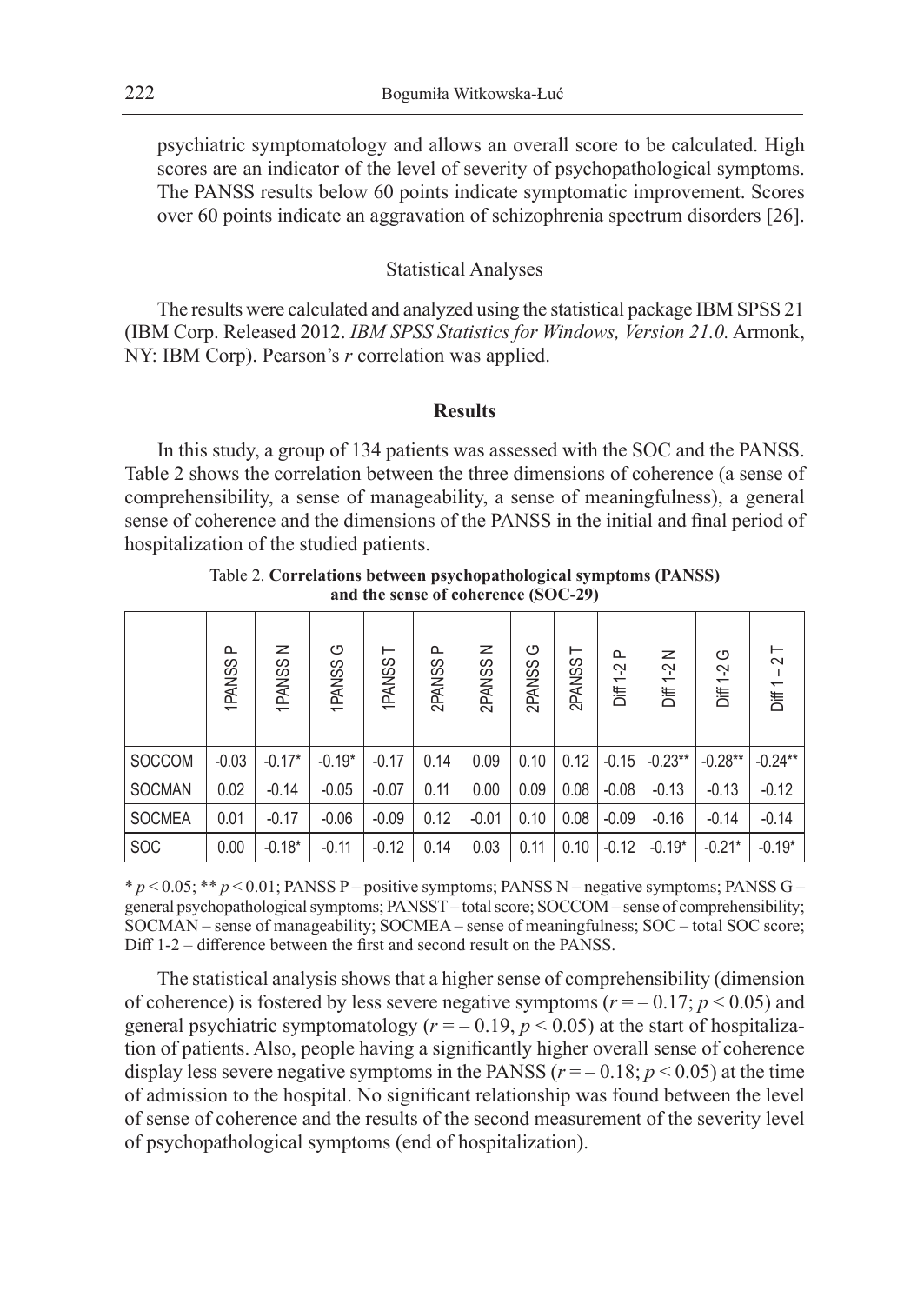It appears that it is possible to perform a more precise inference by analyzing differences in severity of psychopathological symptoms, which constitute the indicator of the symptomatic improvement. This allows taking into account the initial and final severity level of psychopathology in an individual patient. Analysis of the relationship of the level of reduction of psychopathological symptoms as measured by the differences in the PANSS sub-scales and an overall result with three dimensions in the sense of coherence and the general result demonstrated all correlations to be negative. A significant level of dependence became apparent in terms of sense of comprehensibility and general coherence. A statistically significant correlation between the reduction in the severity of psychopathology in terms of negative symptoms  $(r = -0.23;$  $p$  < 0.01), general psychiatric symptomatology ( $r = -0.28$ ;  $p$  < 0.01), general symptoms  $(r = -0.24; p < 0.01)$  and sense of comprehensibility was established. The above relationship means that the higher the score of a sense of comprehensibility, the lesser is symptomatic improvement in hospitalized patients in terms of negative symptoms, general psychiatric symptomatology and general symptoms. Two dimensions of sense of coherence – a sense of manageability and a sense of meaningfulness – showed no significant correlation with the results obtained in the PANSS.

One should pay attention to the lack of relationship between sense of coherence and the increase of positive symptoms both at the time of admission to hospital and at the time of discharge. This result confirms the biological determinants of positive symptoms; hence, the lack of association between positive symptoms and the level of coherence.

#### **Discussion**

The performed analyses have demonstrated the existence of the relationship between sense of coherence and severity of psychopathological symptoms in hospitalized patients at the beginning of hospitalization. The obtained results are consistent with the results obtained by Bengtsson-Tops, Brunt and Rask [7]. In Swedish studies on patients with schizophrenia and schizoaffective disorder, it was found that a higher level of psychopathology (measured using the Brief Psychiatric Rating Scale) has been linked to the lower SOC. Similar results were observed in a group of patients with schizophrenia studied by Gassmann et al. [13]. They found that people with schizophrenia with a high SOC were experiencing less severe psychopathological symptoms and a higher overall level of functioning while obtaining better results in treatment.

Research analyzed in this article shows that statistically significant relationships pertain to the connection between the overall level of coherence and one of the dimensions of coherence – the sense of comprehensibility. People with a strong sense of comprehensibility accurately assess reality and are not surprised by the course of events in the outside world. The other two dimensions of coherence, sense of manageability and a sense of meaningfulness, showed no relation to the increase in severity of psychopathological symptoms. A person with a strong sense of manageability can effectively take control of his or her life. In turn, a person with a strong sense of meaningfulness treats difficult life experiences as challenges to be met, as well as op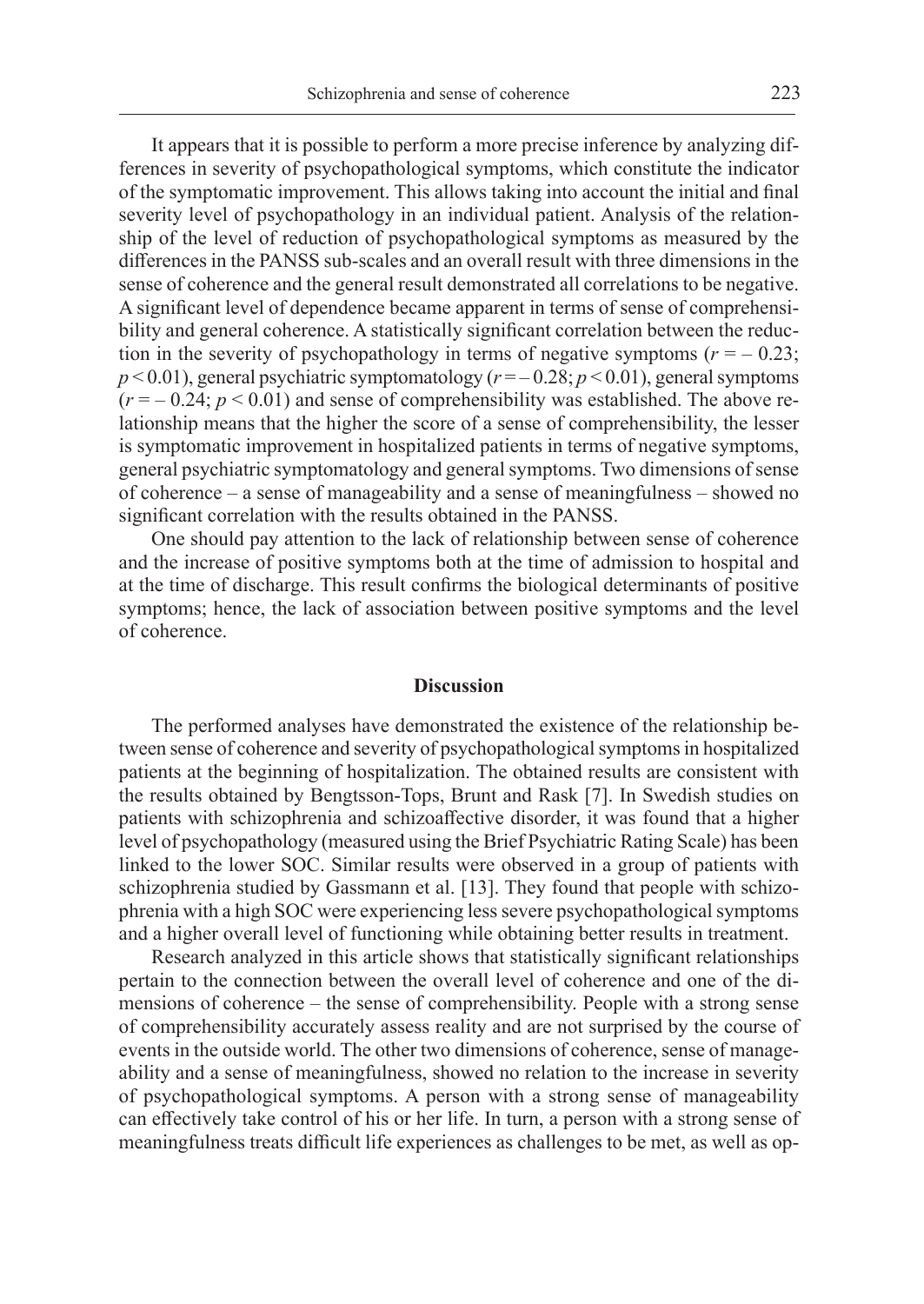portunities in the process of self-realization. In the studied group, a greater difference between the initial and final results, indicating an improvement in terms of negative symptoms, general psychiatric symptomatology and general symptoms, coexisted with a lower sense of coherence. The obtained results seem paradoxical, but it would be a superficial conclusion regarding patients with schizophrenia spectrum disorders.

It is worth taking notice of the dynamics of the recovery process of people with psychoses. The loss of genuine contact with reality and with oneself occurs in the period of increased severity of symptoms (acute phase of psychosis). Along with the disappearance of positive psychopathological symptoms and higher levels of the sense of comprehensibility, many patients obtain insight (often only partial) in the essence of their illness. Recovery manifested in a more conscious understanding of their situation at the completion of another psychiatric hospitalization can increase (or maintain) negative symptoms (e.g., apathy, lack of energy, reduced fluency and productivity of interactive verbal process, emotional withdrawal, social withdrawal) and general psychiatric symptomatology (e.g., depression, anxiety, tension, active avoidance of social contact). Thus, a higher level of negative symptoms and general psychiatric symptomatology and, at the same time, low levels of positive symptoms at the end of hospitalization can be interpreted as an indication of obtaining insight into the illness which, in turn, is associated with increased comprehensibility and overall sense of coherence.

Antonovsky [2] believed that the level of sense of coherence determines the ability to return to health. It seems, however, that in patients diagnosed with schizophrenia, along with the deepening of the psychopathological symptoms, sense of coherence ceases to protect against disorganization. It no longer fulfills the function of orienting a person in his/her own experiences. This problem appears to be very interesting to analyze in further studies. The presented results confirm the importance of the sense of coherence in the recovery process of people with schizophrenia spectrum disorders. In designing therapeutic treatment programs, it is important to take into account the strengthening of sense of coherence of an individual patient in the process of his/her treatment.

# **Conclusions**

The article raised an important point focused on finding non-pharmacological factors demonstrating a significant role in the recovery process of patients hospitalized due to schizophrenia spectrum disorders. Sense of coherence, which is one of the internal resources of a human being, has demonstrated the relationship with the level of psychopathology present in schizophrenia spectrum disorders. On the basis of the study, the author tried to answer the important question concerning the role of the sense of coherence in the recovery process of patients with schizophrenia spectrum disorders. It is suggested that the co-existence of a higher sense of coherence with greater negative symptoms and general psychopathological symptoms in patients completing the psychiatric hospitalization may be a sign of achieved insight into the illness which can be regarded as a manifestation of recovery.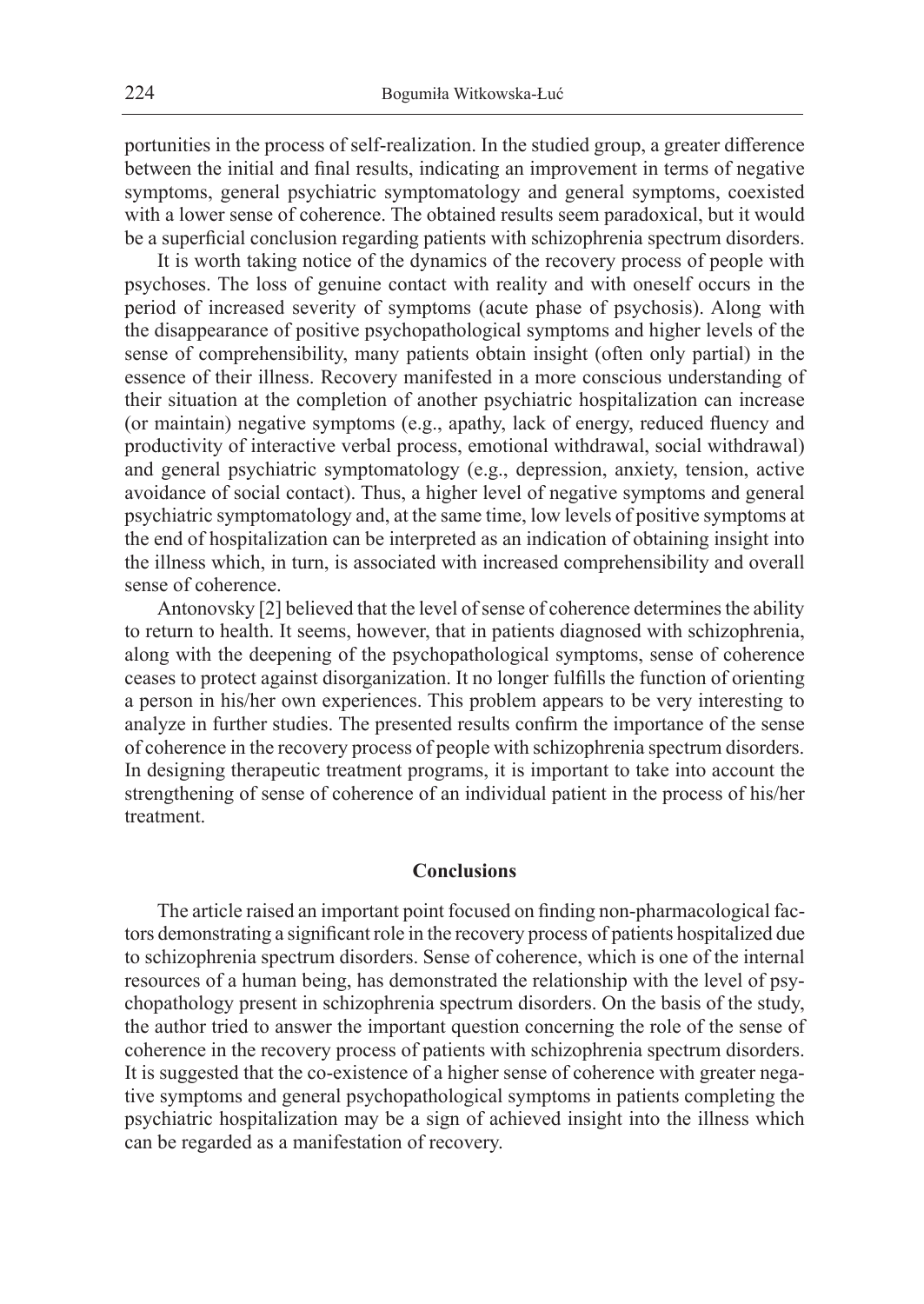This research also has limitations. Including into the research people at the final stage of hospitalization (the majority of patients in symptomatic remission), as well as those experiencing a number of readmissions, may cause difficulties in referring the obtained results to the entire population of patients suffering from schizophrenia spectrum disorders. Due to the relatively low rates of correlation, caution should be taken in generalizing the results to the entire population of people with schizophrenic disorders.

## **References**

- 1. Antonovsky A. *Health, stress and coping*. San Francisco: Jossey-Bass; 1979.
- 2. Antonovsky A. *Unravelling the mystery of health: How people manage stress and stay well*. San Francisco: Jossey-Bass; 1987.
- 3. Cechnicki A. *Schizofrenia proces wielowymiarowy. Krakowskie prospektywne badania przebiegu, prognozy i wyników leczenia schizofrenii.* Warsaw: Institute of Psychiatry and Neurology; 2011.
- 4. Bronowski P, Chotkowska K. *Nowe trendy w rehabilitacji osób chorujących psychicznie.*  Niepełnosprawność – Zagadnienia, Problemy, Rozwiązania. 2016; 3(20): 11–20.
- 5. Cederblad M, Hansson K. *Sense of coherence a concept influencing health and quality of life in a Swedish psychiatric at-risk group*. Isr. J. Med. Sci. 1996; 32: 194–199.
- 6. Kivimaki M, Feldt T, Vahtera J, Nurmi J. *Sense of coherence and health: Evidence from two cross-lagged longitudinal samples*. Soc. Sci. Med. 2000; 50: 583–597.
- 7. Bengtsson-Tops A, Hansson L. *The validity of Antonovsky's Sense of Coherence measure in sample of schizophrenic patients living in the community*. J. Adv. Nurs. 2001; 4: 432–438.
- 8. Langeland E, Wahl AK, Kristoffersen K, Nortvedt M, Hanestad BR. *Sense of coherence predicts change in life satisfaction among home-living residents in the community with mental health problems: A 1-year follow-up study*. Qual. Life Res. 2007; 16(6): 939–946.
- 9. Griffiths CA. *The EMILIA project: The impact of a lifelong learning intervention on the sense of coherence of mental health service users*. Inter. J. Psychosoc. Rehab. 2009; 14: 35–50.
- 10. Hsiao CY, Tsai YF. *Factors of caregiver burden and family functioning among Taiwanese family caregivers living with schizophrenia*. J. Clin. Nurs. 2015; 24(11–12): 1546–1556.
- 11. Feigin R, Sapir A. *The relationship between sense of coherence and attribution of responsibility for problems and their solutions, and cessation of substance abuse*. J. Psychoactive Drugs. 2005; 37: 63–74.
- 12. Badura-Brzoza K, Piegza M, Błachut M, Ścisło P, Leksowska A, Gorczyca P. *The association of quality of life with mental status and sociodemographic data in schizophrenic patients.* Psychiatr. Pol. 2012; 46(6): 975–984.
- 13. Gassmann W, Christ O, Lampert J, Berger H. *The influence of Antonovsky's sense of coherence (SOC) and psychoeducational family intervention (PEFI) on schizophrenic outpatients' perceived quality of life: A longitudinal field study*. BMC Psychiatry. 2013; 13: 10.
- 14. Bengtsson-Tops A, Brunt D, Rask M. *The structure of Antonovsky's sense of coherence in patients with schizophrenia and its relationship to psychopathology*. Scand. J. Caring Sci. 2005; 19: 280–287.